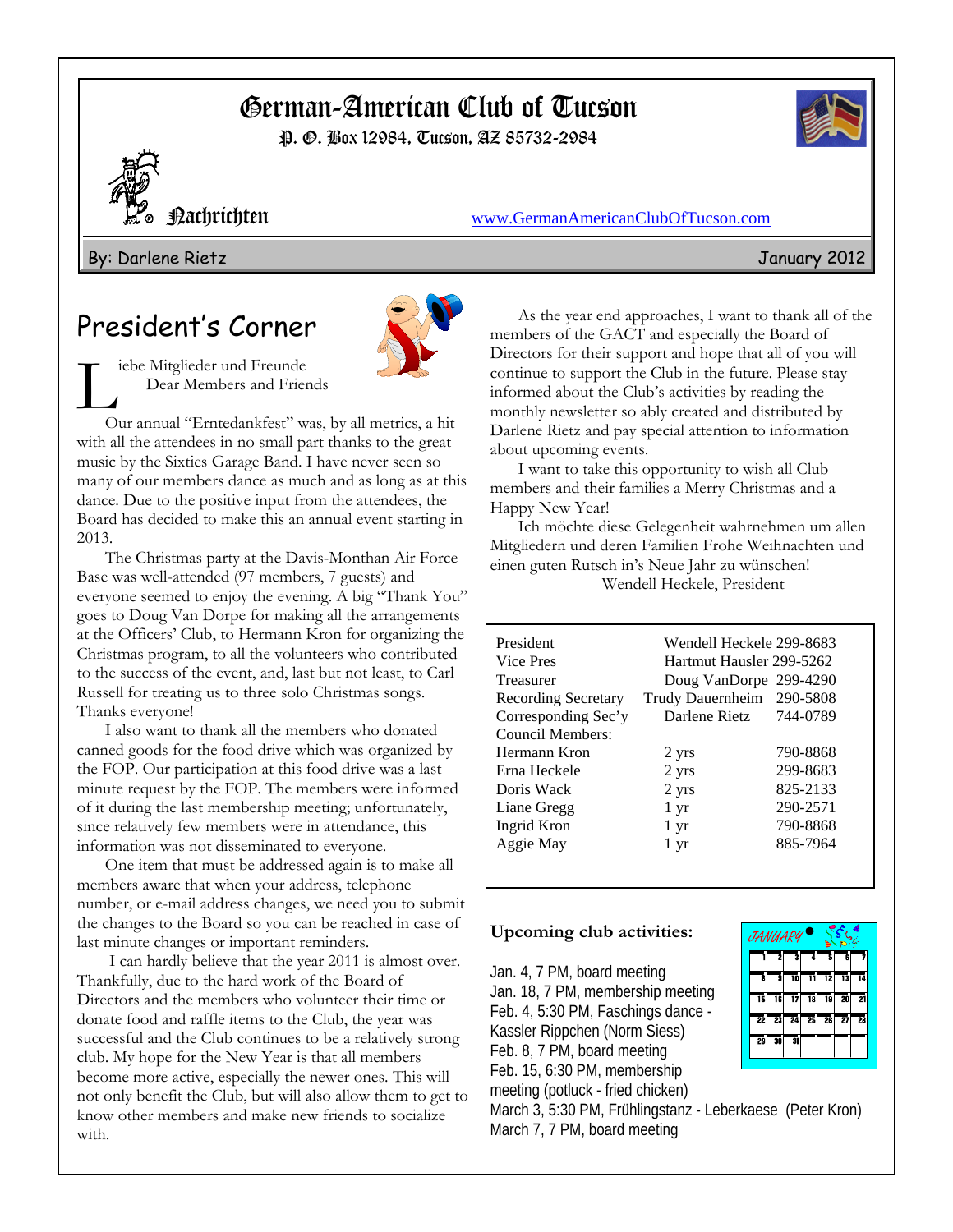#### 2 By: Darlene Rietz January 2012

March 21, 6:30 PM, membership meeting - Pizza (election) March 25, 2:00 PM, Kaffee Klatsch, Ramada 8, Udall Park March 31, 5:30 PM, Blumentanz - Pork Roast (Ken Novak) April 4, 7 PM, board meeting April 18, 7 PM, membership meeting

April 28, 2 PM, annual picnic at Reid Park, Ramada 15



Happy birthday to members celebrating their birthday in **January**

| Helen Cannizzo    | 02 |
|-------------------|----|
| Ingrid Kron       | 02 |
| Lisalotte Gallant | 06 |
| Don Harclerode    | 14 |
| Tom Crisp         | 20 |
| Anna Graves       | 20 |
| Stefan Weiss      | 20 |
| Annie Kruse       | 21 |
| Hartmut Hausler   | 25 |
| Gerhard Kaeser    | 26 |
| Douglas Van Dorpe | 27 |
| Carla Ohlig       | 29 |
| Elfriede Aarts    | 31 |
|                   |    |

### **FASCHINGS DANCE**

Our Faschings Dance will be on February 4 at the FOP at 3445 North Dodge Blvd. We will have prizes for the best costumes - best

man, best woman, best couple. To entice more members and guests to attend our "Faschingstanz" in a costume, the Board has decided to increase the monetary prizes considerably for all three categories (\$50 first prize, \$25 second prize). We hope to see many more costumes at the dance in February for more fun and entertainment. Dinner at \$8.00 per person will be Kassler Rippchen, buttered red potatoes, sauerkraut, rolls, butter, coffee and cake. Reservations deadline for dinner is January 29. Just coffee and cake for \$2.00 will be available throughout the evening. Doors open at 5:30 pm. Admission fee for paid up members for the year 2011 is \$6.00; non-paid up members and guests is \$8.00. Norm Siess's band will be playing from 6:30 to 10:30 pm. See attached flyer.

We're wishing a speedy recovery to **Elfrieda Nichols**. Get well soon.





Sincere condolences to the Kron family on the passing of **Boyd Cable,**  their former brother-inlaw, on December 10.

Auf wiedersehen, Boyd, may you rest in peace.

## **REMINDER**

MEMBERSHIP DUES OF \$20 PER MEMBER ARE DUE BEFORE THE END OF JANUARY 2012. PLEASE MAIL YOUR DUES TO THE CLUB P. O. BOX OR GIVE IT TO THE TREASURER AT A MEETING. **ANY MEMBERSHIP RENEWAL RECEIVED AFTER JANUARY 31 WILL HAVE TO BE TREATED AS A NEW MEMBERSHIP AND WILL BE SUBJECT TO THE \$10 INITIATION FEE IN ADDITION TO THE ANNUAL MEMBERSHIP FEE.** IF NOT PAID BY THE END OF FEBRUARY, YOU WILL BE DROPPED FROM THE MAILING LIST.

### **Danke Schoen**

For any club to continue to prosper and be successful, the help of many volunteers is required. The following members deserve a big "THANK YOU"

for their contributions with either hands-on activity, donations to the Club, or both at the "Erntedankfest":